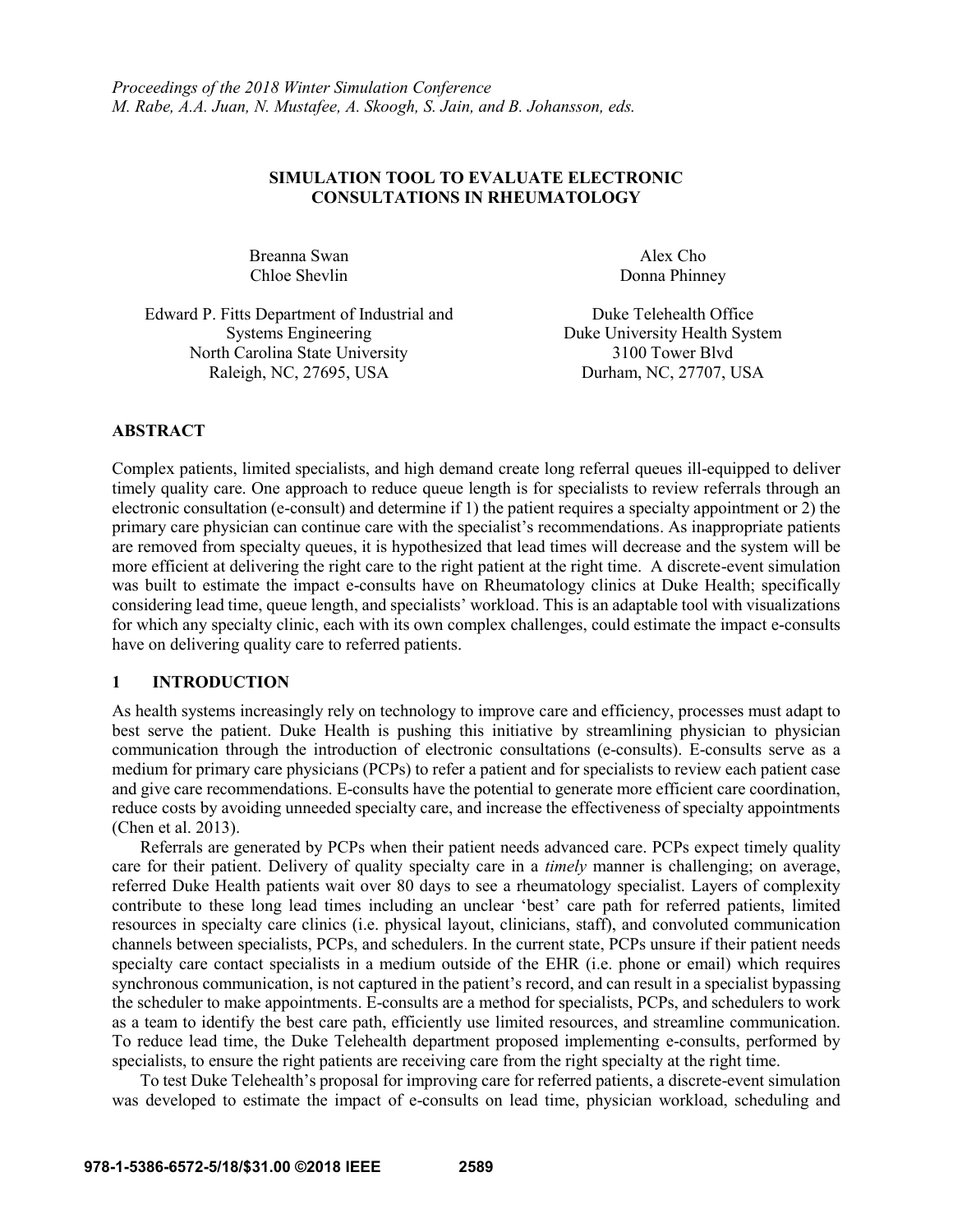appointment queues, and avoided appointments. The model was built such that inputs can be adjusted to any Duke Health specialty interested in implementing e-consults. Here, the tool is applied to Rheumatology where an e-consult project was recently piloted. A combination of historical referral and pilot project data was used to validate the nine-month simulation, specifically looking at patients' lead time, specialty queue length, specialists' e-consult workload, and the total number of referrals completed. Sensitivity of the model was analyzed by varying the proportion of all incoming referrals receiving e-consults and by varying the result of the e-consult (i.e. patient either requires or does not require a specialty appointment). Out of scope of this project were the current scheduling algorithm and the economic impact of e-consults. Currently, referred patients are scheduled through a general hub but each specialty department could have their own in-house scheduler in the future, thus, it was not practical to model the current scheduling algorithm. The economic impact of e-consults has been studied in conjunction with this project by a Duke University MD/MBA student. The goals of this project are to assess whether e-consults significantly impact referral appointment lead time and to quantify the additional workload e-consults have on specialists.

The implementation of e-consults and the potential to improve patient care and experience support Duke Health's core mission of improving care coordination and ensuring each patient sees the right clinician at the right time. It is hypothesized that as more e-consults are performed, the rheumatology referral lead times and demand on the specialty referral queue decreases. Additionally, specialists' time will be maximized by avoiding unnecessary appointments, thus, opening their schedule to timely care for patients with advanced care needs. Beyond patient care, clinic workload capacity for performing the econsults can be estimated such that feasible results are presented. While the results of this report are specifically for Rheumatology, this simulation can ultimately evolve to model the effect of a full-scale econsult program for any and all specialties at Duke Health.

# **2 RELEVANT LITERATURE**

### **2.1 E-Consults in Other Health Systems**

Implementation, monetary compensation, workload requirement, and success measures for e-consult programs vary across health systems. As Duke Health and other health systems consider e-consult programs, the variability in implementation prove the importance of considering feasibility factors beyond the potential improvements to patient care.

Three major systems publishing data on their e-consult programs, San Francisco General Hospital (SFGH), Veterans Affairs Medical Centers (VAMCs), and the Mayo Health System, are compared here. At SFGH, a designated reviewer is assigned for each specialty, the VAMC integrates e-consults into the EHR for autonomous and open PCP-specialist communication for all clinicians, and Mayo Clinic uses specialty-unique templates to streamline PCP-specialist communication. Monetary compensation ranged from salary support (SFGH), giving one of three workload credits for specialist's time (VAMC), and receiving visit credit for the e-consult (Mayo Clinic). Convenience and improved access to specialty input, among other reasons, contributed to the 75-90% of PCPs being satisfied with e-consults. Specialists' satisfaction varied from system to system with just 52% of VAMC specialists being satisfied with econsults. Specialist satisfaction could be due to the estimated 27% of e-consults requiring significant additional workload (i.e. consulting on new patients which would not have occurred prior to e-consults) and concerns over legal protection, time constraints, and monetary compensation (Tuot et al. 2015; Vimalananda et al. 2015). More satisfied specialists reported fewer unproductive and more efficient appointments, reduced interruptions in their day, and perceived shorter wait times to see a patient whereas less satisfied specialists were more likely to convert an e-consult into an in-person appointment.

Reduction in lead time, avoided inappropriate appointments, and saved transportation costs for patients are a few of the effects e-consult programs can have on specialty care. E-consults provide an opportunity for specialists to give care recommendations to the PCP, thus, avoiding an unnecessary in-person appointment which saves travel and time for the patient and opens appointment slots for specialists. At SFGH, wait times for non-urgent specialty appointments decreased by up to 90% with about half of all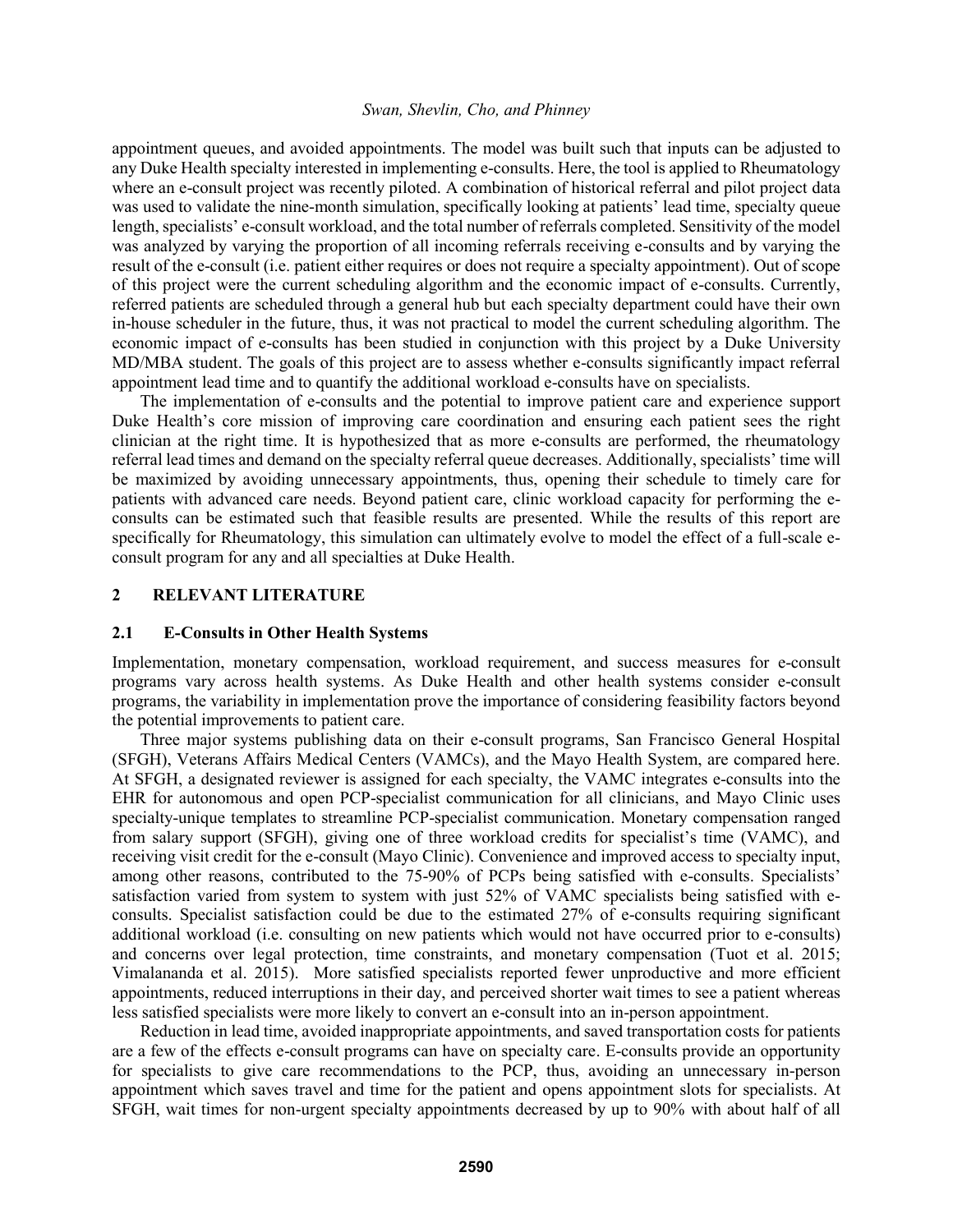incoming referrals determined to be inappropriate (Chen et al. 2010). The proportion of avoided appointments ranged from 25% in rheumatology to 85% in cardiology (Wasfy et al. 2014; Scheibe et al. 2015). In Alaska, where patients may have to travel far for specialty care, a five-year study of electronic otolaryngologist consultations resulted in 85% of patients requiring zero travel for their care and over \$490,000 in avoided costs (National Quality Forum, 2017). Even with the high percentage of avoided appointments, longitudinal studies showed, in reviewing cases after 6-months, there were zero clinically adverse events for e-consult patients and over 75% did not return for follow-up care (Wasfy et al. 2016).

While it has been determined that e-consults reduced 50% of referred patients for specialties such as hematology, endocrinology, and dermatology (Vimalananda et al. 2015), it has not yet been determined if e-consults reduced *overall* visits to the healthcare system or if lead times for specialty appointments are reduced. Thus, more research is needed into the lead time and system-wide effects of e-consult programs.

### **2.2 Metrics**

The National Quality Forum published a report proposing metrics of success for Telehealth programs: access to care, financial impact, experience of patients, care team, and effectiveness of the system (National Quality Forum, 2017). Access to care can be measured by both duration of an appointment after using Telehealth and the miles or hours avoided by a patient when Telehealth determined an in-person appointment was not needed. Researchers at the University of California Davis found that specialty patients using Telehealth avoided, on average, 278 miles per patient. Timeliness of care can be measured in the time between a patient's test and their diagnosis; ideally decreasing with Telehealth, thus, decreasing time to care intervention. Care coordination measures include the overall number of multidisciplinary visits and improved quality of life due to receiving care at home rather than at a specialty clinic. VAMCs utilize telehealth to efficiently coordinate care for traumatic brain injury; requiring coordination of tests, at-home caregivers, care interventions, and remote monitoring services. More examples of the proposed success measures for any telehealth program can be found in the National Quality Forum Final Report 2017.

Clearly defining metrics for Duke Health's proposed e-consult program was vital as this project has the potential to be adapted for many specialties. Success measures of an e-consult program at Duke Health were narrowed down to three domains: demand, appropriateness, and timeliness. Each domain is illustrated in the results of Section 5 and include the number of referred patients in the queue, number of avoided inappropriate appointments, lead time, and specialist workload (hours spent on e-consults). As the e-consult program is further developed; the metrics of avoided patient travel and number of overall multidisciplinary visits could also be measured at Duke Health.

# **3 SIMULATION LOGIC**

In the current referral process, referrals originate from one of 33 Duke Primary Care (DPC) clinics, a scheduler from Duke Health's general scheduling hub contacts the patient who then schedules the patient for a rheumatology appointment at one of three clinics (Duke University Hospital (DUH), Brier Creek, or Kernodle). Figure 1 visualizes the process for a referral order.

The decision initiating the referral process is whether or not a patient needs specialty care. When this referral decision is unclear, 'undocumented' communication can occur between PCPs and specialists; highlighted in red in Figure 1. If the PCP wants specialist insight into whether they should refer a patient for advanced rheumatology care, the current practice is for the PCP to contact a specialist via phone or email. This practice requires synchronous communication which does not use the providers' time most efficiently, disrupts a specialist's workflow, and can be inconvenient for the PCP. Additionally, no data is recorded on the decision making process; data which could be used to inform the rheumatologist once the patient has an appointment.

The second influential decision in the referral process is whether the patient schedules an appointment with Duke Health. It has been hypothesized by Duke Health that a reason patients choose advanced care outside of Duke Health is the long lead times for referral appointments. The long lead times is part of the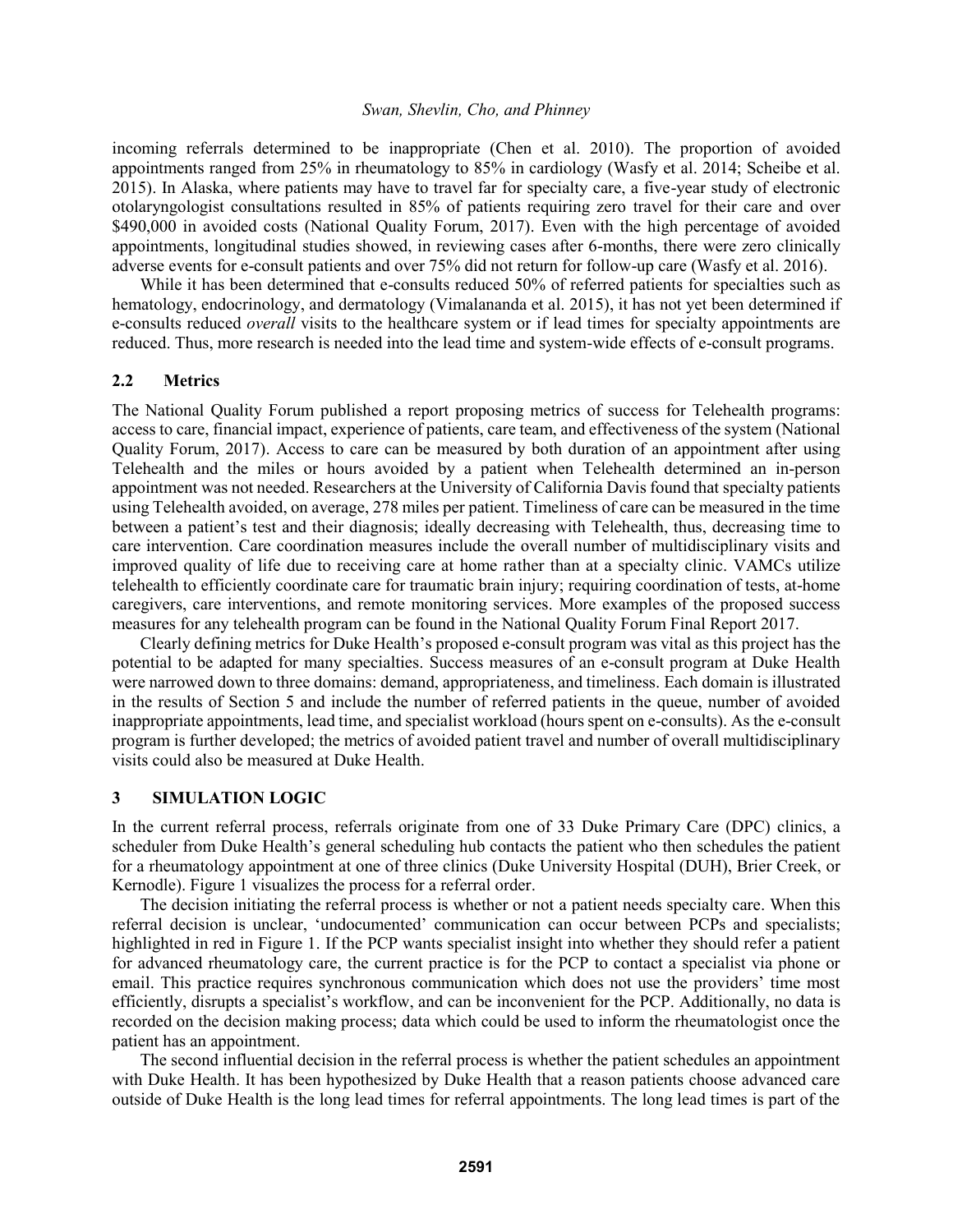motivation behind this project; specifically focusing on rheumatology. The two wait times of most interest, which combine to create the lead time, are the time from referral generation to a scheduler talking with the patient *("scheduler wait time"*) and the time from a scheduler talking with the patient to their appointment date *("appointment wait time"*). The blue sections in Figure 1 show the interactions between patient and scheduler; highlighting the point that the scheduler has a significant impact on referral lead times. As discussed in the Introduction, this project will not analyze or improve the scheduling process but it is clear that the blue processes in Figure 1 have a significant impact on the referral process at Duke Health.



Figure 1: Referral Flow Chart (current process). Highlighted in red is "undocumented" communication occurring between providers. Blue communication flows represent processes out of scope for this project (i.e. scheduling algorithms are assumed to stay the same).

The added event of an e-consult directly affects the workflow for the PCP and specialist and, in essence, replaces the 'undocumented' communication in red from Figure 1. If the PCP is not sure that a patient needs advanced care, they submit an e-consult requesting the specialist to review the patient's case. Once a specialist receives the e-consult from the PCP, they review the patient's case and decides if 1) the patient requires an in-person specialty appointment, thus, sending a schedule request to the scheduler or 2) the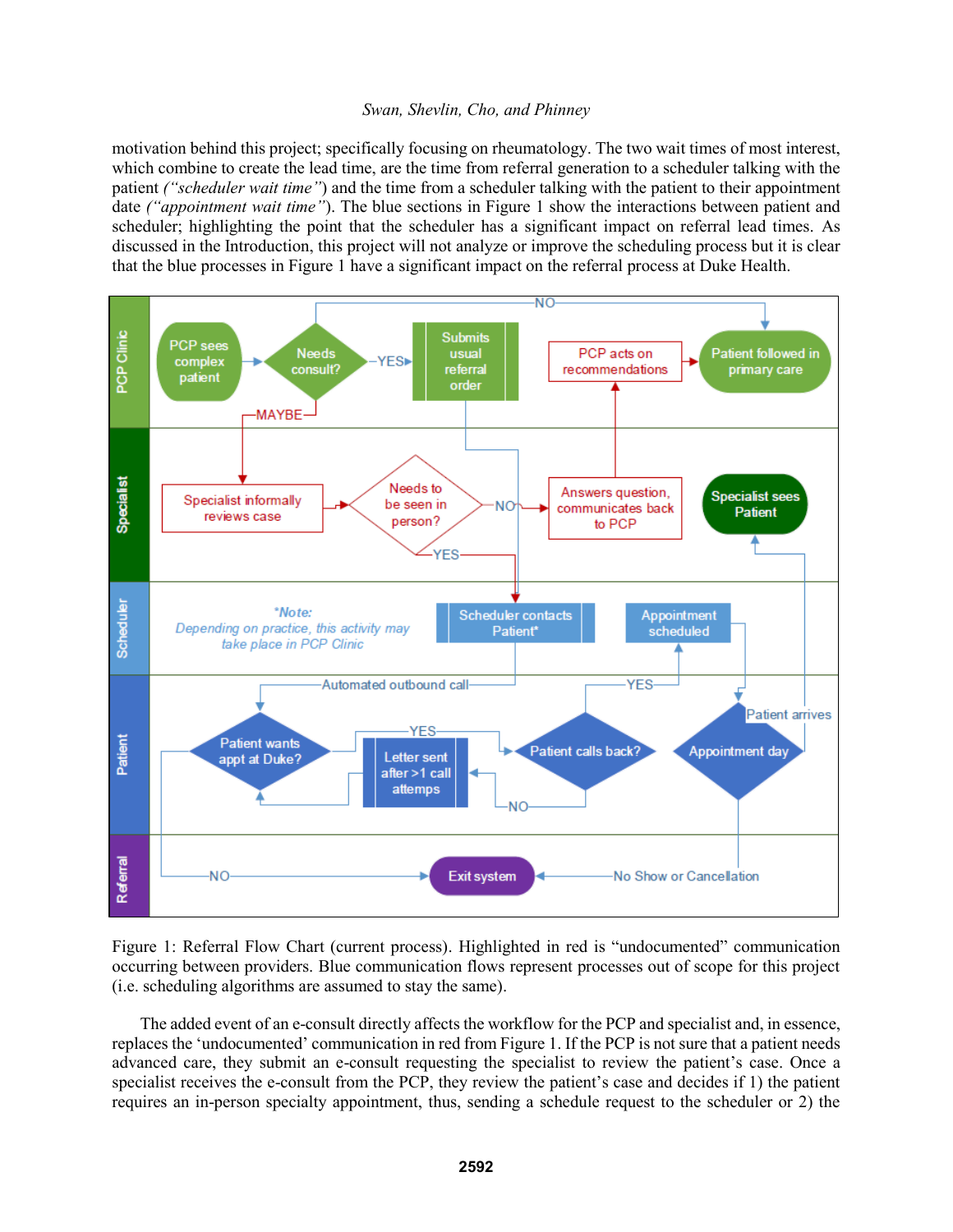patient does not need an in-person specialty appointment, thus, sending care recommendations back to the PCP. The e-consult process should eliminate the need for 'undocumented' communication by creating an official communication stream within Duke Health's EHR.

### **4 SIMULATION**

### **4.1 Data Description**

The simulation tool was created in the free software program R using historical data of 1,445 DPC referrals to rheumatology occurring between July 1, 2016 and April 30, 2017. Each referral has 67 fields containing data on the referral origination, scheduling, and appointment. DPC referrals represent 60-70% of the total incoming rheumatology referrals for Duke Health and have an average lead time of 81 days and a median lead time of 61 days. Data from a Rheumatology e-consult pilot project, containing 94 e-consults with 13 fields occurring between August 31, 2017 and March 13, 2018, was used to accurately simulate the added event of an e-consult.

### **4.2 Model Structure**

Three progressions of the simulation were created; a current state model prior to e-consults, a pilot project model with e-consults, and a full-scale projection of the impact of e-consults on Rheumatology. The simulation tool was built in R with the built-in program 'ggplot2' used to create figures of the results. The model is validated by comparing summary statistics of time distributions (interarrival rate, wait time for scheduler, appointment lead time) and parameters (total number of referrals, proportion going to each clinic) from the simulation outputs to the original raw data. A three-month ramp-up period was used to establish a steady state of incoming referrals, scheduler's queue, and appointment availability. After the ramp-up period, data was collected for a nine-month period in order to calculate and visualize results.

There are two events that can occur in the model, either an arrival of a referral from the PCP or a scheduler talking with the patient to schedule the specialist appointment. When a referral arrives, it is assigned a priority level (routine, urgent, or emergency) and a receiving rheumatology clinic (DUH, Brier Creek, or Kernodle) then enters the queue to wait for a scheduler's call. A pre-set probability determines if the referral will receive an e-consult (see section 4.6); if performed, the outcome of the e-consult determines if the referral is appropriate and stays in the queue or is not appropriate and removed from the system (see sections 4.5, 4.6). The duration of the e-consult by the specialist is recorded (section 4.5). If the referral stays in the scheduler's queue, a wait time is generated (section 4.3) and the queue length increases by one.

When it is time for the scheduler to contact the referred patient, a scheduling status determines whether the referral balks the system or not (i.e. the scheduler cannot get in contact with patient, the patient decides to receive care outside of Duke Health) and the queue length decreases by one. If the referred patient stays in the system, an appointment date (section 4.4) and an appointment status (completed, cancelled, or no show) are assigned.

Each 12-month simulation (3-month ramp-up period and 9-month simulation) was replicated 20 times. Parameters in the simulation such as volume and proportion of referrals for each of the three rheumatology clinics, priority level, balking proportion, appointment status, mean and median wait time for scheduler, mean and median lead time, and completion time of e-consults were validated by confirming the true values fell within the 95% confidence interval of the 20 replications of the simulation.

# **4.3 Time Distributions**

The interarrival time of referrals (time between referrals generated by PCPs) and the length of time patients are in the schedulers' queue (time from referral generation to day appointment is scheduled) are both stochastic processes. This model assumes all referrals coming from the 33 distinct DPC clinics are pooled to have one interarrival rate.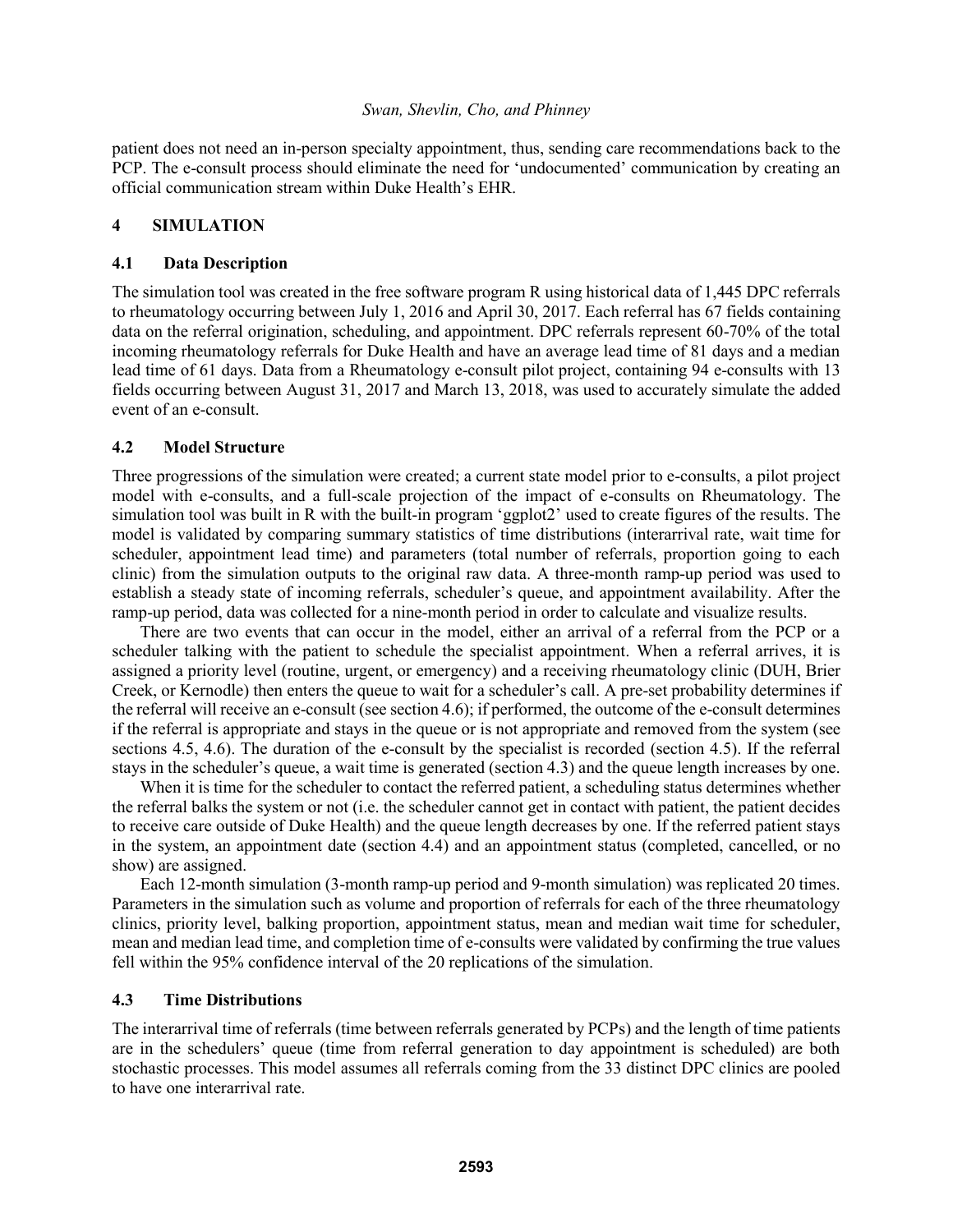The r-package 'fitdistrplus' is used to identify distributions of the data (Arnold and Emerson 2011) . A skewness-kurtosis plot and an unbiased summary was created to identify candidates to fit to the data. Goodness-of-fit tests (Kolmogrov-Smirnov, Cramer-Von Mises, and Anderson-Darling) and fit criterions (Akaike information and Bayesian information) were applied to choose the best fit, and subsequent parameters, for each time distribution. The interarrival rate best fit a Weibull distribution while the scheduler wait time best fit a gamma distribution.

Before assigning a scheduler wait time for a referral, an additional adjustment is made since it was determined that both referral priority and receiving specialist clinic significantly affect the wait. The randomly generated scheduler wait time mentioned above is adjusted based on referrals' attributes (priority and clinic). The discounting factor is determined by a ratio of the median wait time for each of the nine attribute categories (three priorities by three clinics) to the overall median wait and are truncated by the category's maximum wait time.

### **4.4 Scheduling an Appointment**

Once it is determined that a patient remains in the system for their referral appointment, the next available appointment is identified by the scheduler. Historical referral data was used to quantify the capacity for each of the three specialty clinics. Using the specialists' schedule templates to determine capacity was not yet feasible due to undefined ratios between referrals generated from DPC clinics and each specialist's appointment capacity.

It is assumed appointments are uniformly distributed throughout the business days of each month and that this distribution is approximately stable. In this way, the total number of available slots for referral patients *per day* and *per clinic* are estimated. Appointment slots for Duke Health rheumatology last on average 25 minutes but could last up to 60 minutes depending on the subspecialty and requirements of each unique patient. When an appointment needs to be assigned, the simulation looks ahead at the available slots for the specific clinic assigned to that referral and chooses the first day with an available slot for the appointment. It is assumed that patient preferences reflected in the historical data remains relatively stable. As mentioned above, the appointment scheduling algorithm is not studied here and it is assumed the scheduling methods remain relatively stable. With the introduction of e-consults, appointment scheduling could move from the general hub into each specialty clinic so it was not sensible to study the current scheduling algorithm; this must be considered when interpreting the results.

There are three possible outcomes for each appointment; completed, cancelled, and no show. If the patient cancels their appointment ahead of time, the slot is added back to the specialist's schedule as an available appointment.

### **4.5 Adding an E-Consult Event**

Three PCP clinics, Sutton Station, Galloway Ridge, and Triangle Family Practice, and two specialty clinics, DUH and Brier Creek, participated in the e-consult pilot project in rheumatology during which the rheumatology specialists performed 90 e-consults between August 31, 2017 and March 3, 2018. In the simulation, if an e-consult is performed, the specialist decides if the patient needs an appointment or not. If the result of the e-consult is "yes, patient needs appointment", the referral moves to the scheduler, if the result is "no, patient does not need appointment", then the referral exits the system.

One metric of interest is the added workload of e-consults for specialists. Time spent on each e-consult was tracked in the pilot project for rheumatology and is summarized in Table 1.

Table 1: Estimated minutes per e-consult from the rheumatology pilot project, out of 90 total e-consults.

|                                  | $\mathcal{L}$ cth.<br>Juartile<br>$\overline{\phantom{a}}$<br>__ | $\cdot$ $\cdot$<br>Median | Mean | $75$ cth<br>Juartile | Max |
|----------------------------------|------------------------------------------------------------------|---------------------------|------|----------------------|-----|
| minutes<br>$0^{\prime}$<br>' – 1 |                                                                  |                           |      |                      | 90  |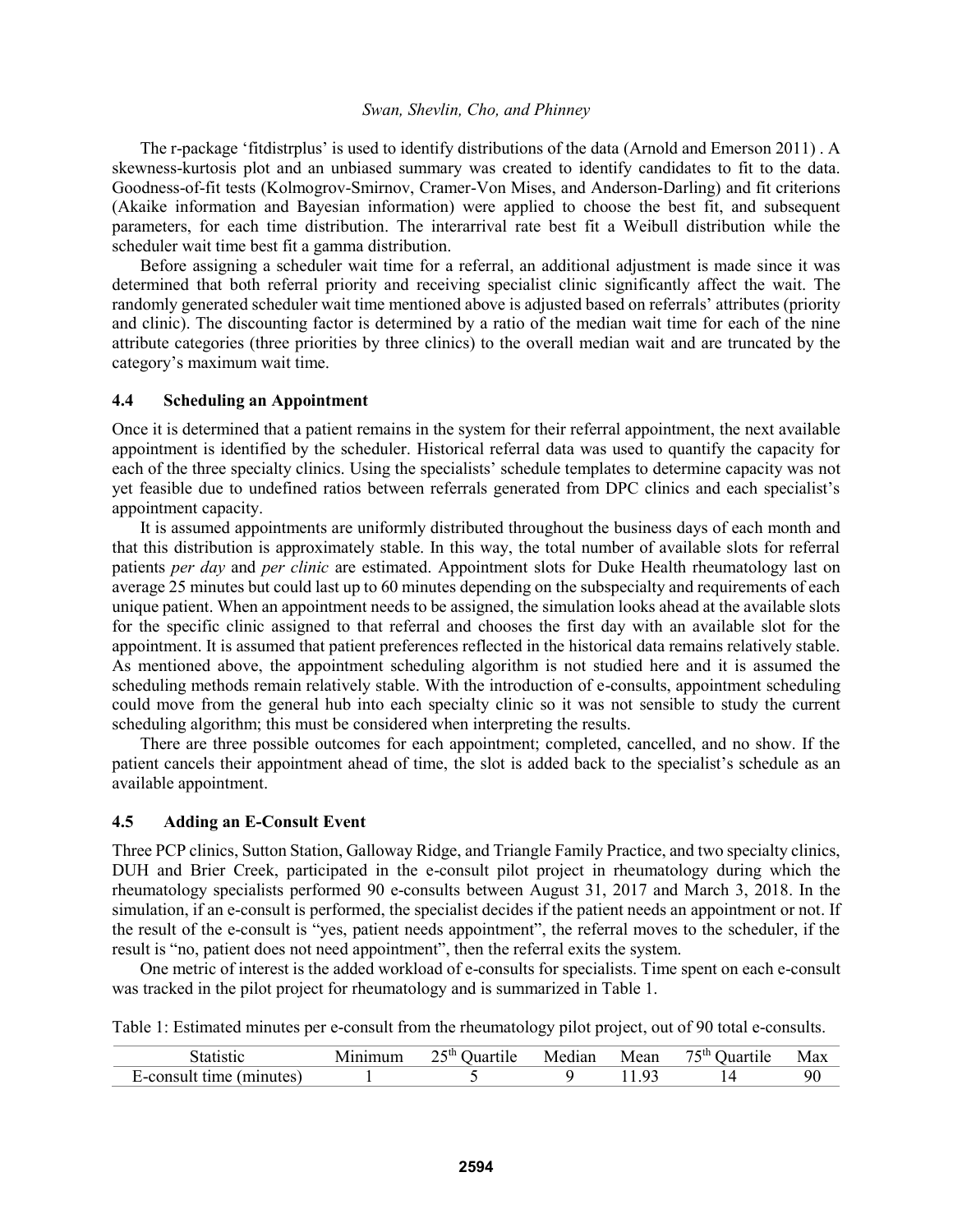The pilot project showed that 75% of e-consults took less than 15 minutes and, following the methods from section 4.3, time per e-consult best fit an exponential distribution. For each e-consult in the simulation, a randomly generated completion time was assigned so workload could be estimated.

### **4.6 Sensitivity Analyses**

Sensitivity of the model to the proportion of e-consults performed and the outcome of each e-consult were analyzed. The proportion of incoming referrals receiving e-consults varied from 0% to 100% in 10% increments. The outcome of the e-consult, interpreted as a ratio of "no appointment needed" to "appointment recommended" varied between 25% to 75%, 50% to 50%, and 75% to 25%; reflecting results from literature (Wasfy et al. 2014, Scheibe et al. 2015) and the Duke Health pilot project in rheumatology which, for the 90 e-consults, had a ratio of 45% to 55%.

# **5 SIMULATION RESULTS**

After both the simulation based on historical data (prior to e-consults) and based on the pilot project (with e-consult) were validated, the effects of a full-scale e-consult program were estimated. The results displayed in Figures 2-5 are over a 9-month period and analyze the sensitivity of the results to the proportion of referrals receiving e-consults and the outcome of each e-consult.

First, the effect of e-consults on the scheduler's demand is analyzed. The total volume of rheumatology referral requests, volume of e-consults performed, and demand for schedulers are displayed in Figure 2.



Figure 2: Average total referrals (purple), total e-consults (pink), and total scheduling demand (blue) for 9 months, across 20 replications, as the proportion of referrals receiving e-consults increases across the xaxis and the e-consult outcome varies by percentage of 'no appointment needed': light blue 25%, medium blue 50%, dark blue 75%. Error bars for the 95% confidence interval are shown.

As expected, as the proportion of referrals receiving e-consults increases, the total demand of referrals needing to be scheduled decreases. This effect on the schedulers' queue is amplified as the proportion of econsults resulting in "no appointment" increases from 25% to 75%. Next, appointment efficiency was analyzed by estimating how many 'inappropriate' appointments were avoided through the implementation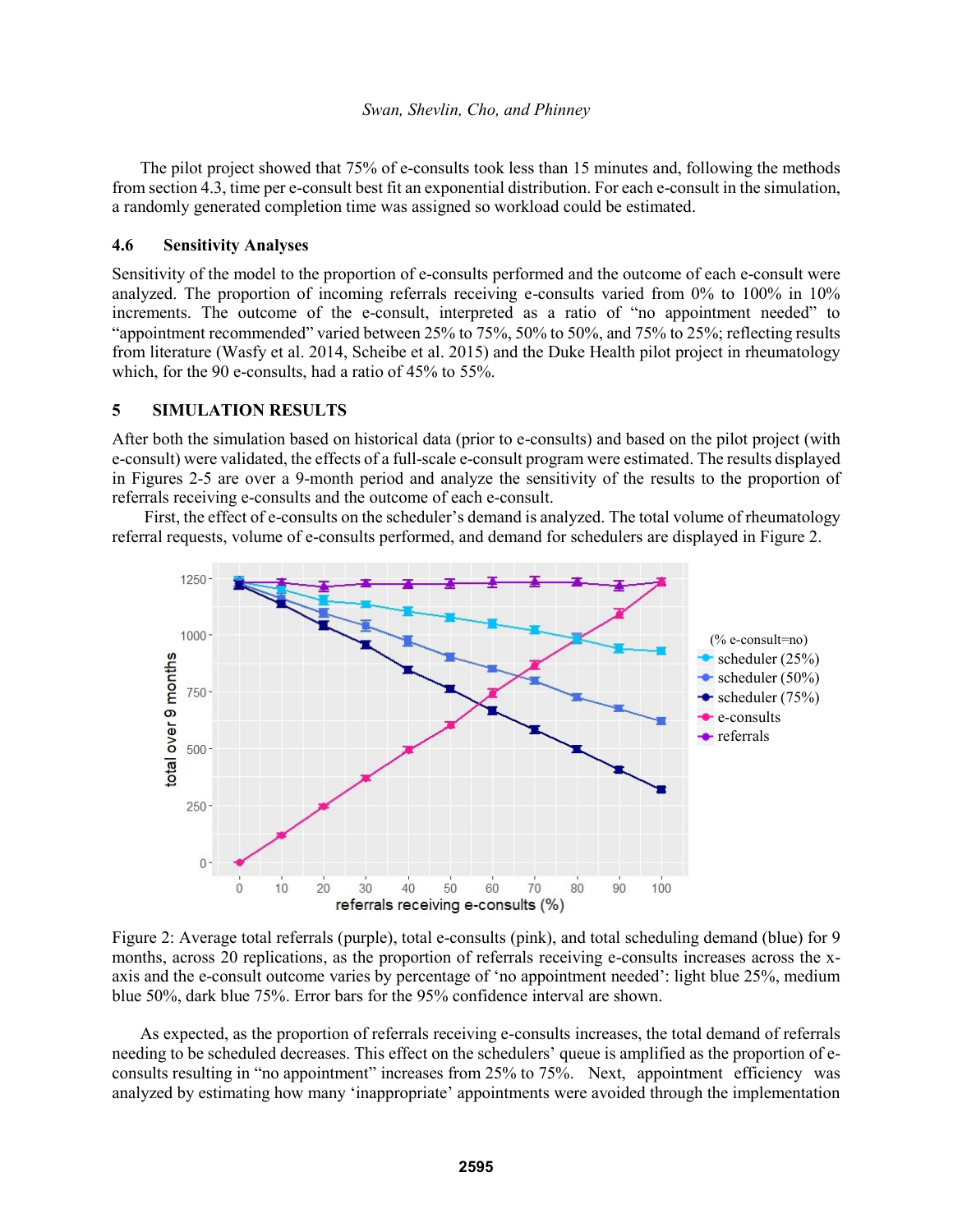of e-consults. By reviewing patient cases and removing those who do not need specialist care, Figure 4 estimates the average number of appointments e-consults helped make available for those patients who truly need the advanced rheumatology care.

Figure 3 shows that if, for example, 80% of all referrals receive an e-consult and 50% result in "no appointment", 500 inappropriate appointments are avoided over a 9-month period.



Figure 3: Average number of referrals removed from the system via an e-consult, over 9 months, as the proportion of referrals receiving e-consults increase across the x-axis and the outcome of the e-consult varies by percentage of 'no appointment needed': circle 25%, triangle 50%, square 75%.

Long lead times for specialty clinics is a primary concern at Duke Health. The estimated effect of econsults on the median lead time for referrals to the DUH clinic is displayed in Figure 4; here assuming just 25% of e-consults result in 'no appointment needed'.



Figure 4: Median lead time (days) for referrals to the DUH rheumatology clinic, over 9 months, as the percentage of referrals receiving e-consults increases across the x-axis. The proportion of outcomes for each e-consult is 25% no appointment to 75% appointment. The boxplots summarize the median lead times for each of the 20 replications with dots representing values outside of 1.5 times the interquartile range.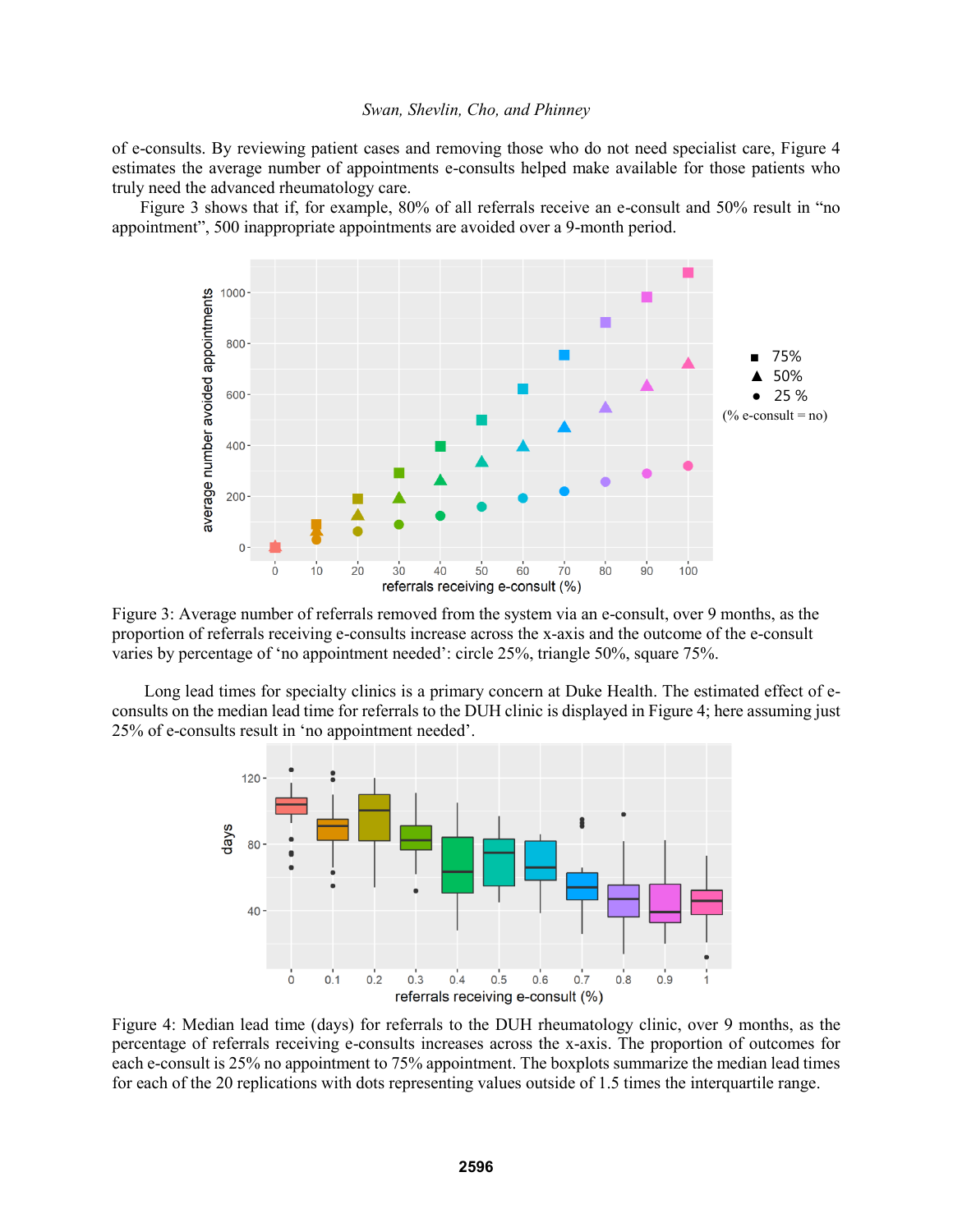Without e-consults, referred patients wait on average over 100 days for a rheumatology appointment. Figure 4 shows, with 100% of referrals receiving an e-consult, at least half of patients will have a rheumatology appointment within 55 days.

The previous figures show e-consults can reduce the total referral demand for rheumatology and reduces the median lead time for referred patients. The capacity for specialists to perform these e-consults is evaluated in Figure 5. The total number of e-consults performed over the 9-month simulation period was assumed to be uniformly distributed over each week.



Figure 5: Estimated number of rheumatology e-consults that must be performed each week as the proportion of referrals receiving e-consults increases across the x-axis. The boxplots summarize the total e-consults across replications with dots representing a maximum value outside of 1.5 times the interquartile range.

The added workload for a full-scale e-consult program in rheumatology is, on average, over 35 econsults per week. Table 1 shows the average time an e-consult requires is 12 minutes; thus, if 100% of all referrals receive an e-consult, this program would require 7 hours each week to be distributed amongst all rheumatology specialists.

# **6 DISCUSSION AND CONCLUSION**

E-consults are a way for specialists to remove 'inappropriate' patients, or patients who do not need to see a specialist, from their schedule. This is beneficial not only for specialty clinics in which limited resources require specialists' schedules to be as efficient as possible but also for patients who can avoid the travel costs and wasted time of seeking unnecessary advanced care.

In this research, a discrete-event simulation tool was successfully built to evaluate the effects of a fullscale e-consult program on specialty clinics at Duke Health. The inserted event of an e-consult, its effects on patient care and physician workflow, was studied specifically for a Rheumatology clinic. In the current state lead times are too long. As stated in Section 4.1, the data used here is from DPC clinics which represents 60-70% of total referral demand with rheumatology referrals to the Duke Hospital clinic averaging a lead time of over 100 days. The simulation estimates that full implementation of e-consults reduces lead time to less than 55 days for half of referred patients; a conservative estimate assuming just 25% of e-consults result in "no appointment needed". This reduction in lead time is a result of over 300 patients being removed from the queue over a 9-month period. The capacity for performing e-consults was also quantified; assuming a goal of 70% of referrals receive an e-consult, rheumatology clinicians, as a unit, will spend approximately 5 hours performing e-consults each week.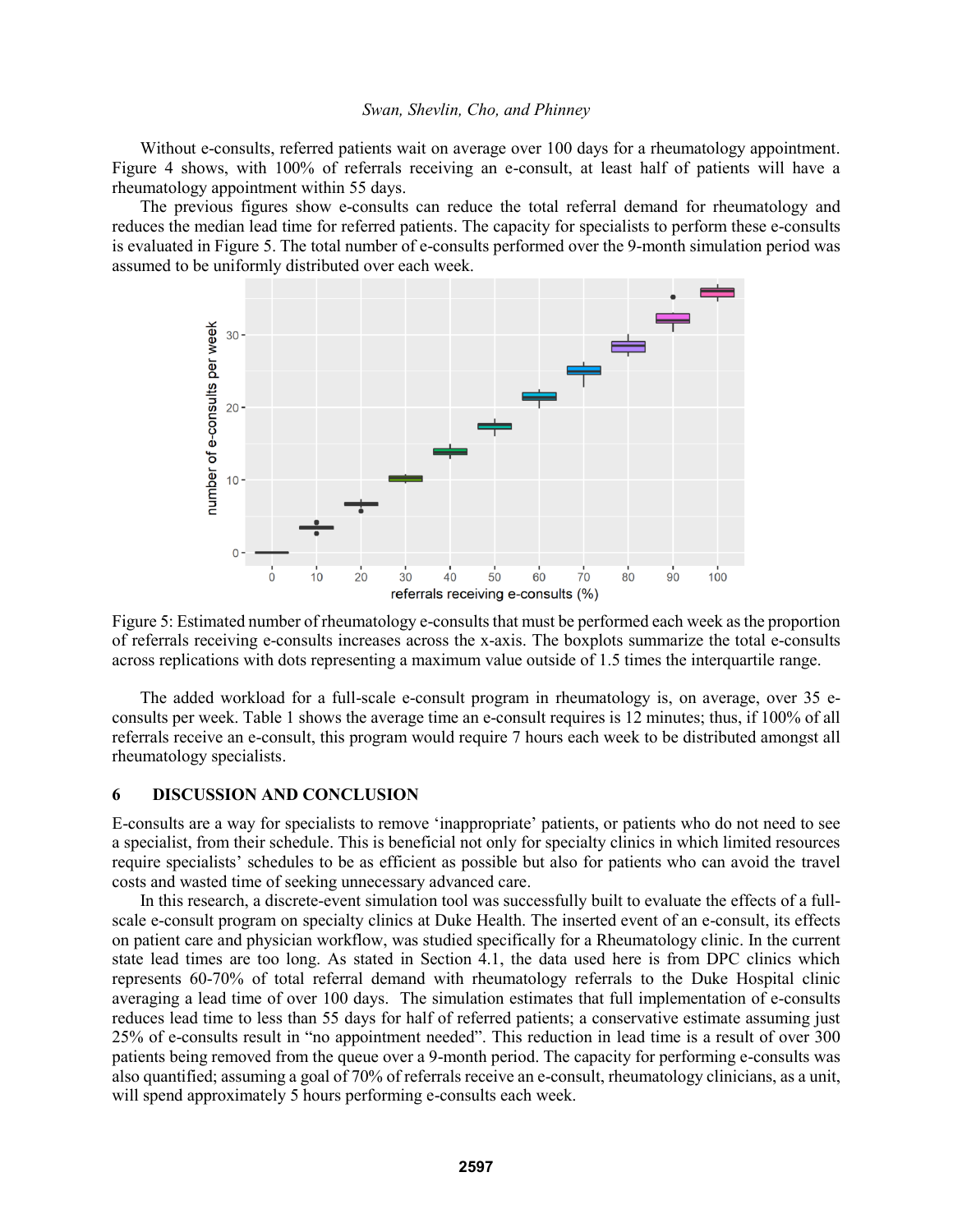In addition to estimating the effects of an e-consult program in rheumatology, this project demonstrates the feasibility of evolving the model so that e-consults could be evaluated in any individual specialty or across multiple specialties at Duke Health. This simulation tool was built in R such that all parameters, outputs, and, if needed, logic could be manipulated and interpreted uniquely to any specialty.

Beyond understanding the effects of an e-consult program on lead time, goals for specialty clinics could be formulated using this simulation tool. The sensitivity analysis on the proportion of referrals receiving econsults, combined with the workload quantification, informs clinics of their unique capacity constraint. For example, using assumptions from the rheumatology clinic data, if a clinic can only dedicate two hours each week to e-consults then they should expect to complete around ten e-consults per week. This corresponds to approximately 30% of all DPC referrals receiving an e-consult (Figure 5) and a removal of 100-300 inappropriate referrals, depending on the e-consult outcomes (Figure 3). In this way, e-consult goals can be set based on the complex challenges associated with each individual clinic (workload, demand, or lead time).

Future improvements so this tool more accurately reflects the real world include relaxing assumptions of the model, expanding the data beyond DPC referrals to include *all* referrals received by Duke Health, and analyzing the scheduling algorithm. Deeper analysis into how the referral origination clinic and referring physician affect priority level and lead times could highlight trends and inform decisions for reducing referral lead time even without the implementation of e-consults. Adding a queue-lengthdependent function describing how patients balk the system and a lead time-dependent function describing why patients cancel or no-show for their appointment could further amplify the effects e-consults have on patient care coordination. Additionally, the results presented here only represent the effects on referrals originating from DPC clinics; a fraction of the total referral demand that is yet undefined. Defining this fraction for each individual clinic would help identify the 'impactable' portion of referrals, or, what fraction of referral demand could be affected by an e-consult program. As this project is further developed, diagnosis, a complete patient care path, and more patient attributes can be added to the model and interpreted for unique specialties.

Further analyses of interest include economic impacts and the longitudinal effects on patient care. The economic impact of e-consults, taking into consideration more efficient specialty schedules, additional workload for specialists, and patient savings found by avoiding unnecessary care, is being pursued by a collaborating Duke MD/MBA student. Determining if e-consults can reduce the overall number of visits a patient makes to any specialty clinic at Duke Health has also been discussed as a next step in this research.

Delivering timely quality care across Duke Health was the motivation behind this research. This simulation tool is successful in estimating the effects an e-consult program will have on referral lead time, referral demand, and additional workload for specialists. For Rheumatology, e-consults significantly reduce the number of inappropriate referral appointments, thus, maximizing efficiency of specialist's time. This work and the simulation tool that has been created demonstrates the positive impact e-consults can have on referral queues at Duke Health.

#### **AKNOWLEDGEMENTS**

This work was supported by the Health Systems Engineering Certificate program at North Carolina State University and Duke Health. Specifically, the authors would like to thank Dr. Julie Ivy, NC State University, for her expertise and advising on the simulation tool development. We would also like to thank Kevin Shah and Simon Curtis, Duke Health; without their expertise this project would not have been possible.

### **REFERENCES**

Arnold, T. B., and J. W. Emerson. 2011. "Nonparametric Goodness-of-fit Tests for Discrete Null Distributions". *The R Journal* 3(2):802-826.